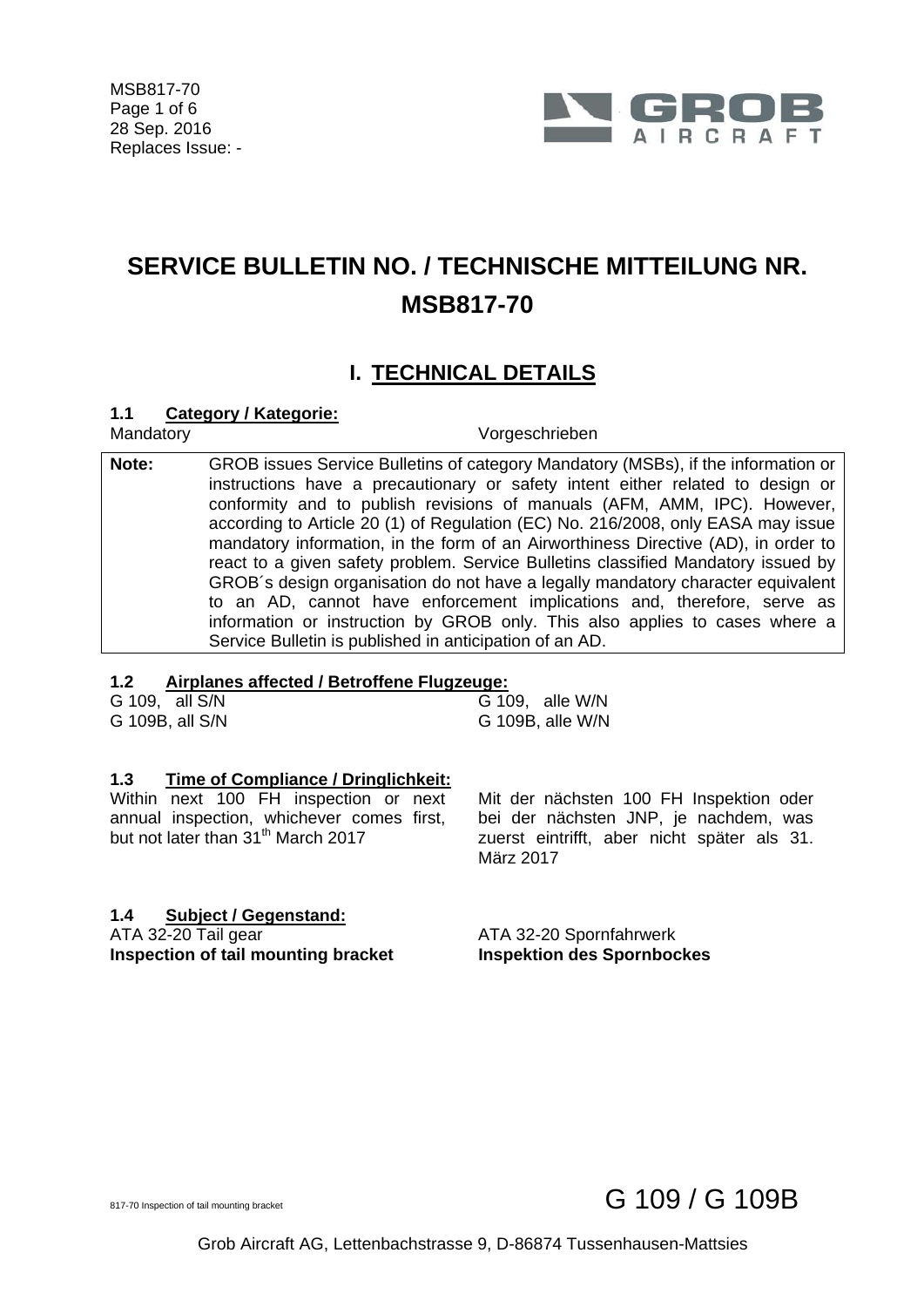MSB817-70 Page 2 of 6 28 Sep. 2016 Replaces Issue: -



#### **1.5 Reason / Grund:**

GROB received two reports about a broken pivot of the tail mounting bracket, see Figure 1. This led to a loss of rudder control in flight.<br>This Service

This Service Bulletin mandates an inspection of the tail mounting bracket. The configuration of the aircraft is not affected by this Service Bulletin.





Figure 1



Grob Aircraft AG, Lettenbachstrasse 9, D-86874 Tussenhausen-Mattsies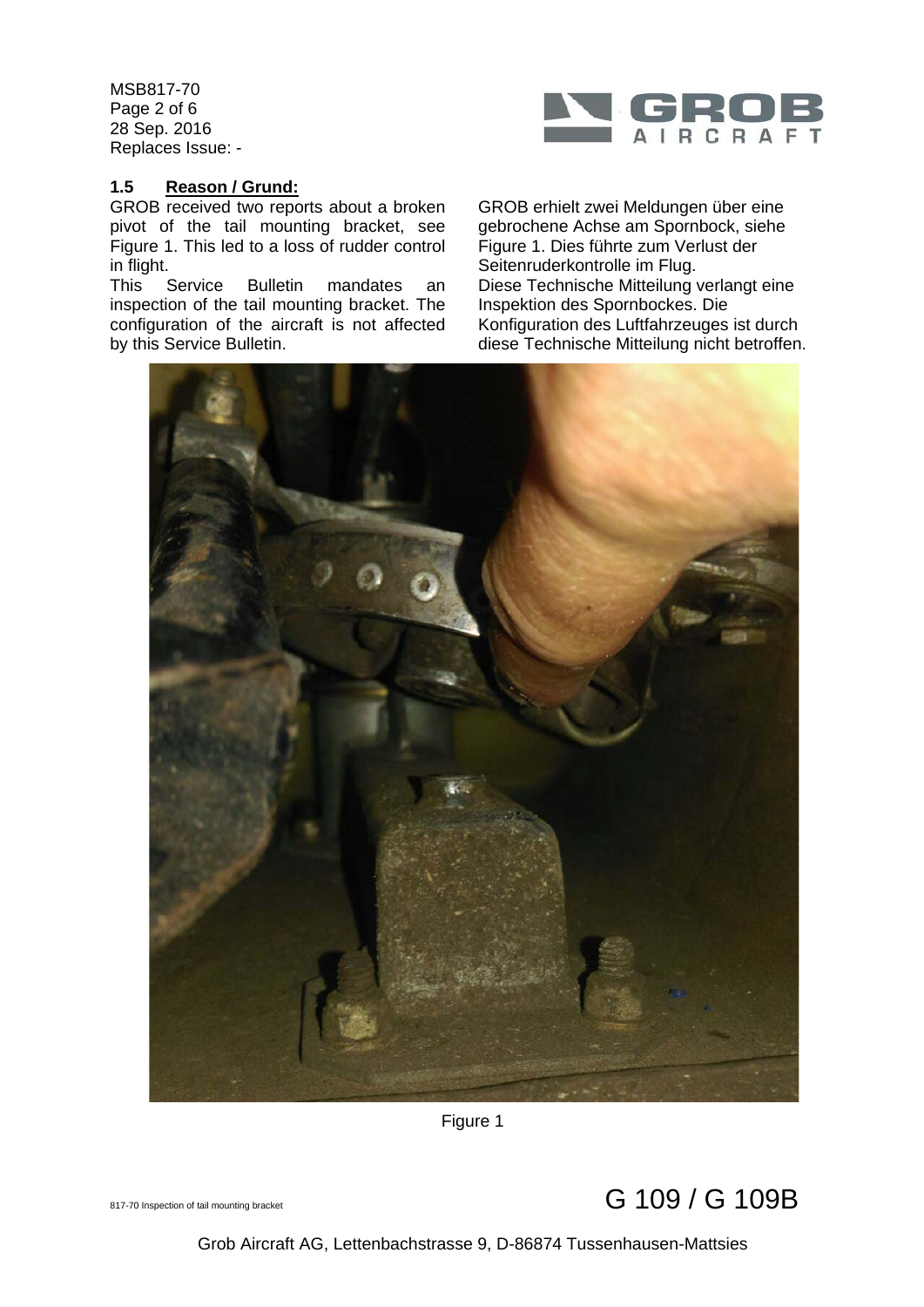MSB817-70 Page 3 of 6 28 Sep. 2016 Replaces Issue: -



#### **1.6 Concurrent Documents / Mitgeltende Unterlagen:**

Maintenance Manual G 109/ G 109B (AMM) Illustrated Parts Catalogue G 109/G 109B Wartungshandbuch G 109/ G 109B (WHB) RI-817-15

#### **1.7 Approval Note / Genehmigungsvermerk:**

The technical content of this document is approved under the authority of EASA Design Organization Approval No. EASA.21J.030.

#### **1.8 Accomplishment – Instructions / Durchführung – Anweisungen**

| 1.8.1 | Ensure that the aircraft is safe for | Sicherstellen, dass das Flugzeug sicher |  |
|-------|--------------------------------------|-----------------------------------------|--|
|       | parking I.A.W. AMM                   | abgestellt ist, gemäss WHB.             |  |

- 1.8.1 Remove the rudder and the rudder drive-rod from rear lever 109-2807 (item 310 of Figure 2). Remove M8 self-locking nut from rear mounting bracket (item 280 of Figure 2). Remove lever 109-2807 with pull springs (refer to Figure 2)
- 1.8.2 Check the ball bearing in the lever 109-2807 for smooth running. If required, replace the bearing (item 1 of 2.2) and do repair instruction RI-817-15 before next flight.
- 1.8.3 Inspect the rear bolt of the mounting bracket for damage, especially corrosion and brush marks. If damage is found, do repair instruction RI-817-15 before next flight.
- 1.8.4 Assemble in reverse order. Tighten the nut (item 2 of 2.2) with a maximum torque of 16Nm.
- 1.8.5 Return aircraft to service. Flugzeug wieder freigeben.

 Seitenruder ausbauen, Seitenruderantrieb am hinterem Hebel 109-2807 (Pos. 310 in Figure 2) aushängen. ln hinterer Spornbocklagerung M8-Stopmutter lösen (Pos. 280 in Figure 2). Hebel 109-2807 mit Zugfedern abnehmen (siehe Figure 2).

 Kugellager in Hebel 109-2807 auf Leichtgängigkeit prüfen. Bei Beanstandung, Kugellager (lfd.Nr. 1 aus 2.2) tauschen und vor dem nächsten Flug Reparaturanleitung RI-817-15 durchführen.

 Hintere Schraube im Spornbock auf Beschädigung, wie z.B. Korrosion und Schleifmarken, prüfen. Bei Beschädigung, vor dem nächsten Flug Reparaturanleitung RI-817-15 durchführen.

 In umgekehrter Reihenfolge zusammenbauen. Ziehen Sie die Mutter (lfd. Nr. 2 aus 2.2) mit einem maximalen Drehmoment von 16Nm an.

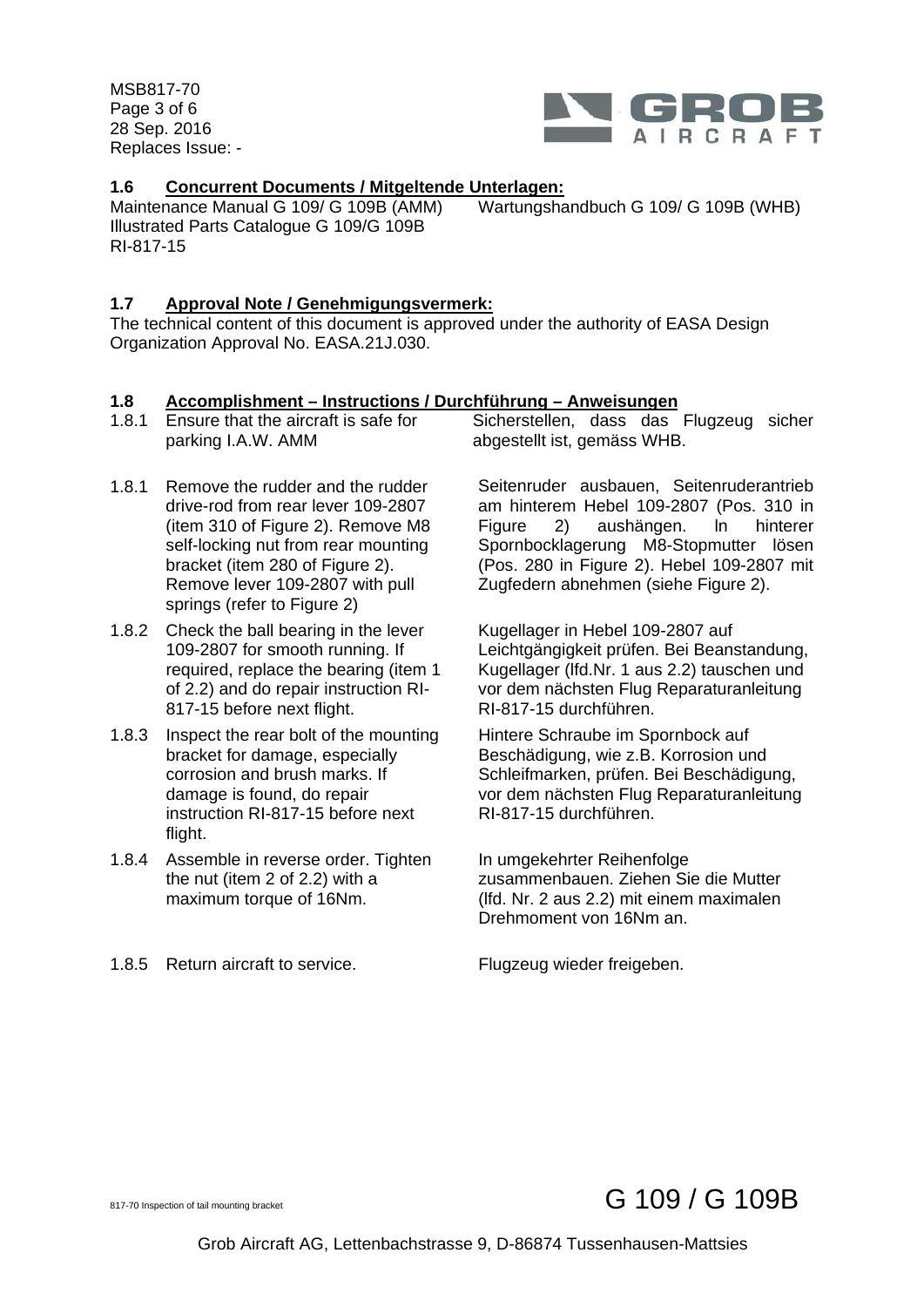MSB817-70 Page 4 of 6 28 Sep. 2016 Replaces Issue: -





Figure 2

#### **1.9 Repetitive Action / Wiederkehrende Massnahmen**

Repeat this inspection every 100FH or with annual inspection, whichever comes first. I. Make a handwritten note in the AMM until next revision of the AMM.

 Inspektion alle 100 Flugstunden oder bei der nächsten JNP wiederholen, je nachdem, was zuerst eintrifft. Machen Sie einen handschriftlichen Eintrag im WHB, bis zur nächsten Revision des Handbuches.

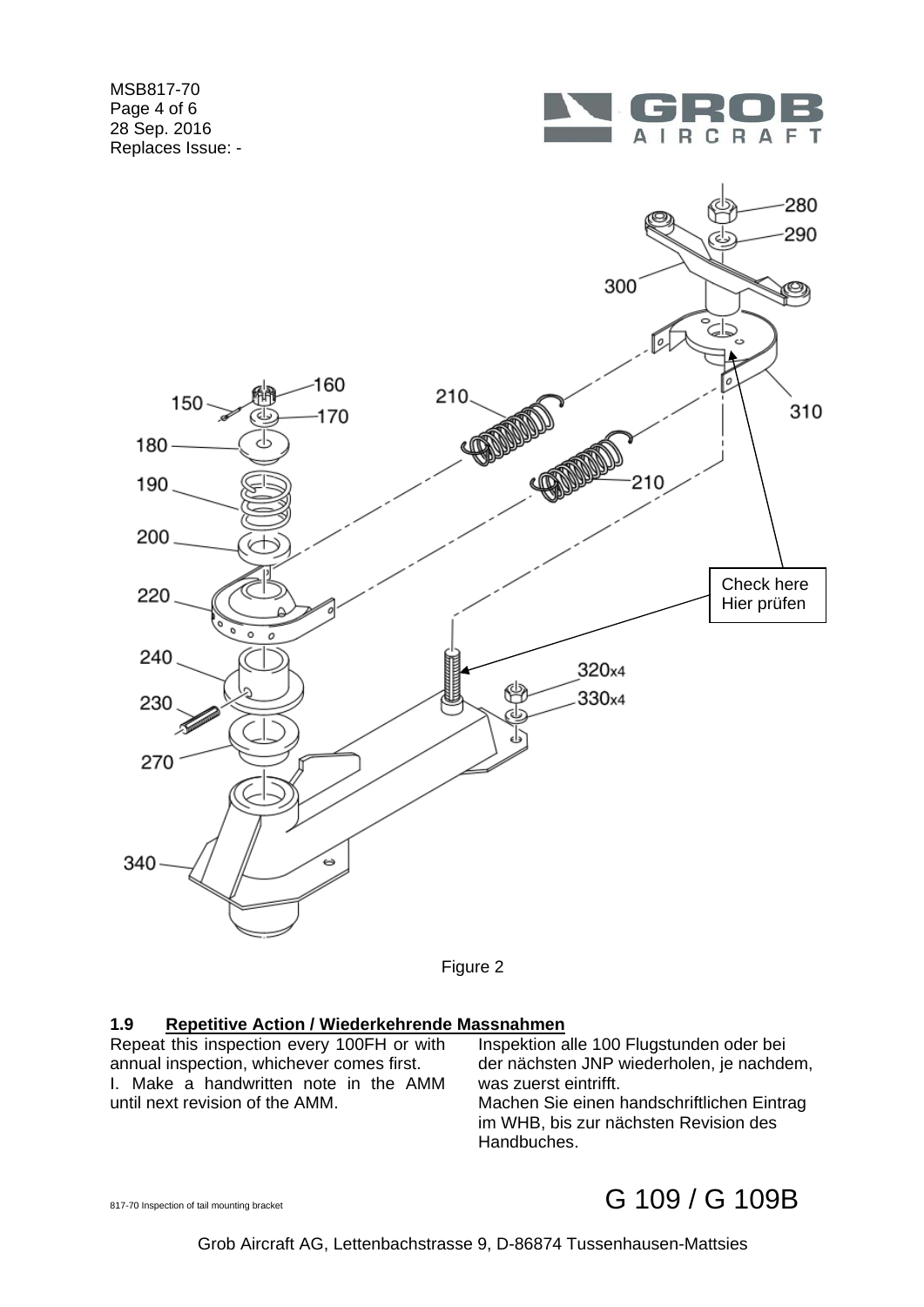MSB817-70 Page 5 of 6 28 Sep. 2016 Replaces Issue: -



### **II. PLANNING INFORMATION**

## **2.1 Weight and CG / Gewicht und Schwerpunktlagen**

Nicht betroffen

#### **2.2 Material and Availability / Material und Verfügbarkeit**

| <b>Item</b><br>Lfd.Nr. | P/N<br><b>Teilenummer</b>     | <b>Description</b><br><b>Bezeichnung</b>     | Qty. / A/C<br>Anz / Lfz |
|------------------------|-------------------------------|----------------------------------------------|-------------------------|
|                        | 608-2RSH or 608-2RSL<br>(SKF) | Deep groove ball bearing<br>Rillenkugellager |                         |
|                        | LN9348 M8                     | Self-locking Nut<br>Stopmutter               |                         |

# **2.2 Special Tools / Spezialwerkzeuge**

Nicht betroffen

# 2.3 **Labor costs / Arbeitsaufwand**<br>n/a

Nicht verfügbar

#### **2.4 Reference documents / Referenzunterlagen**

Maintenance Manual G 109/ G 109B Illustrated Parts Catalogue G 109/G 109B Wartungshandbuch G 109/ G 109B

## **2.5 Credit / Vergütung**

Nicht zutreffend